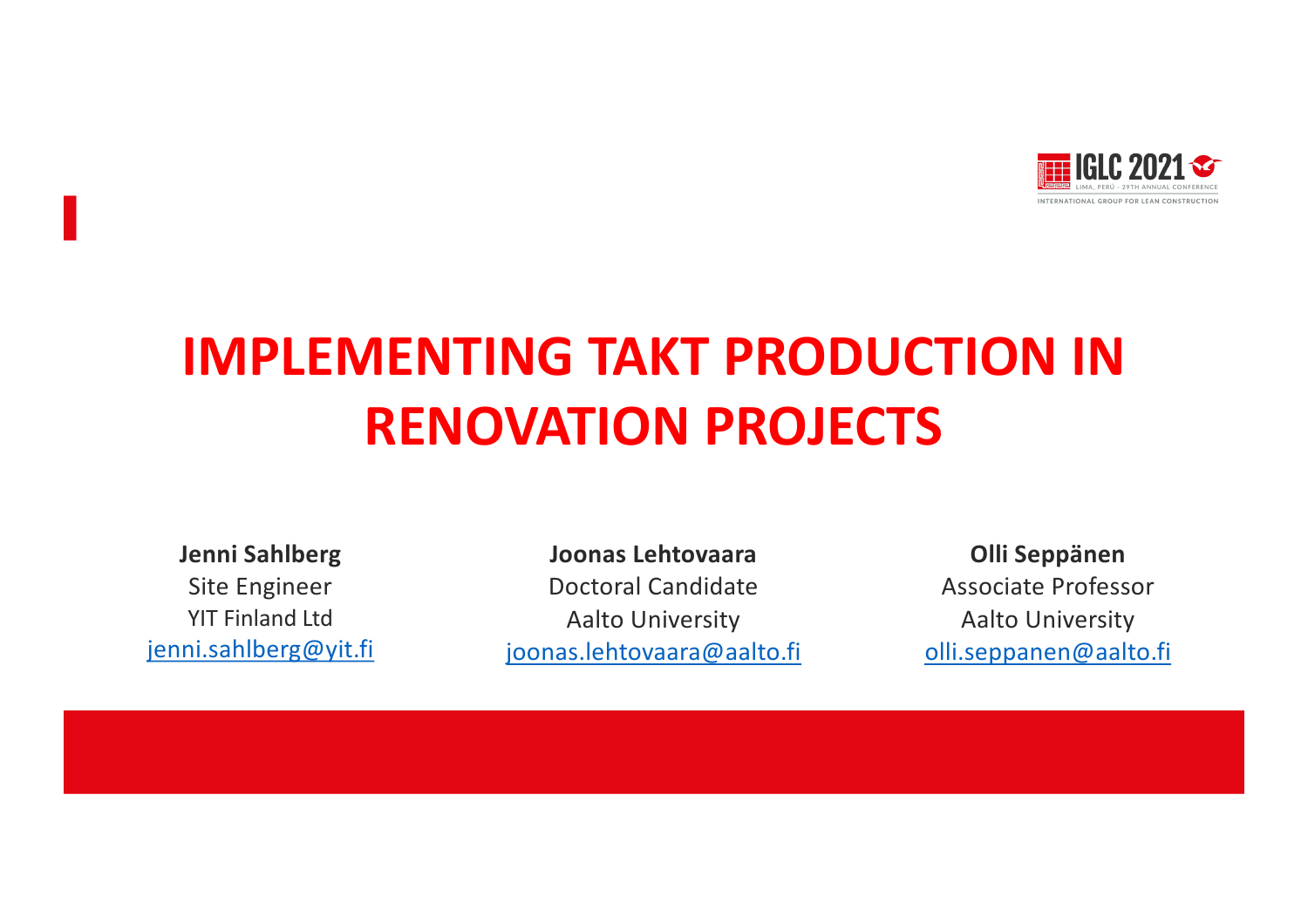

## **AGENDA**

- Introduction
- Research design
- Literature review
- Process model
- Implementation
- Discussion & Conclusions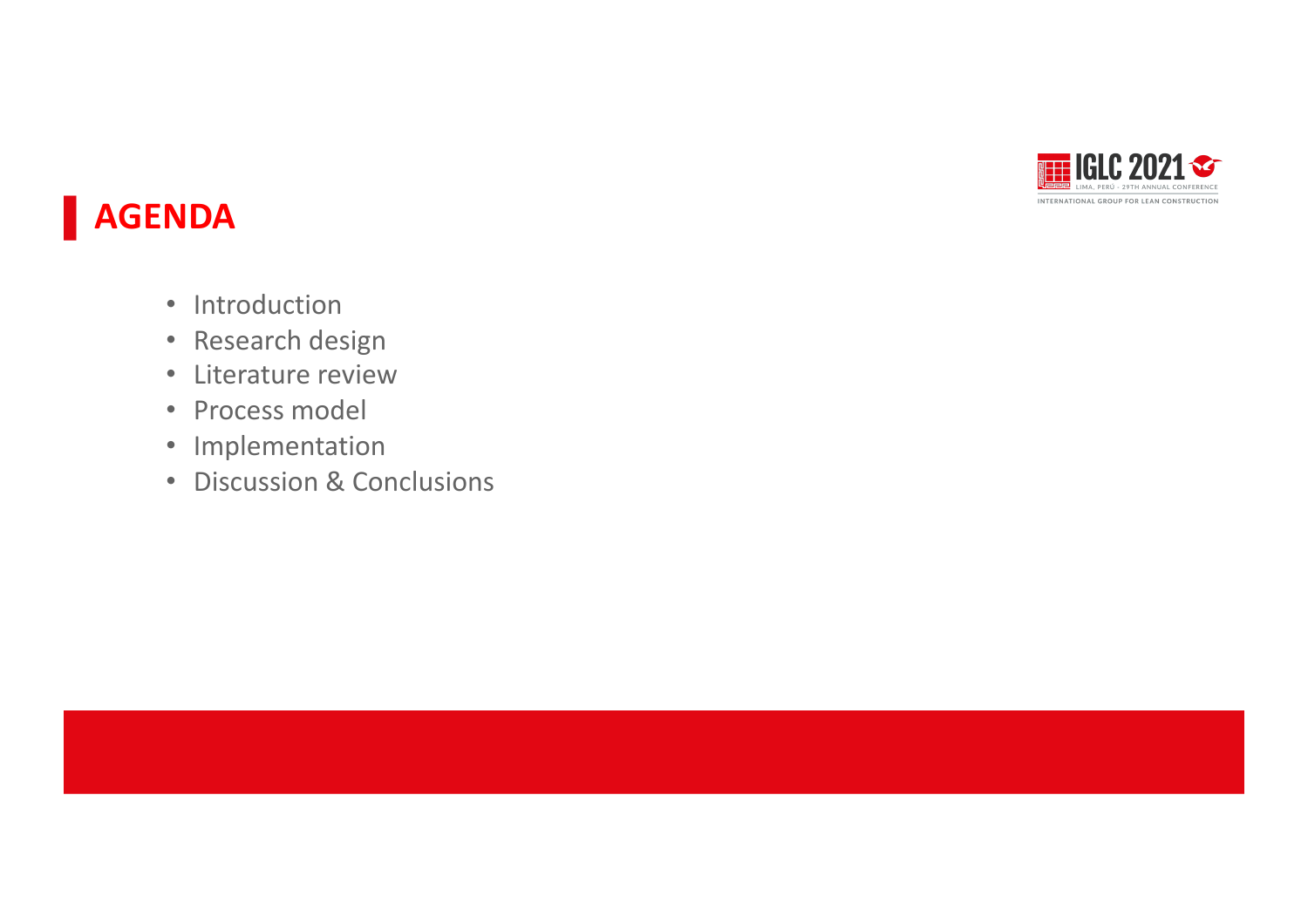

## **INTRODUCTION**

- The unique features of renovation projects make production control challenging
- The specific suitability and benefits of takt production in renovation projects have not been studied widely
- A design science study that examines the suitability of takt production in renovation projects Presentación Presentación
- The findings imply that takt production can benefit renovation projects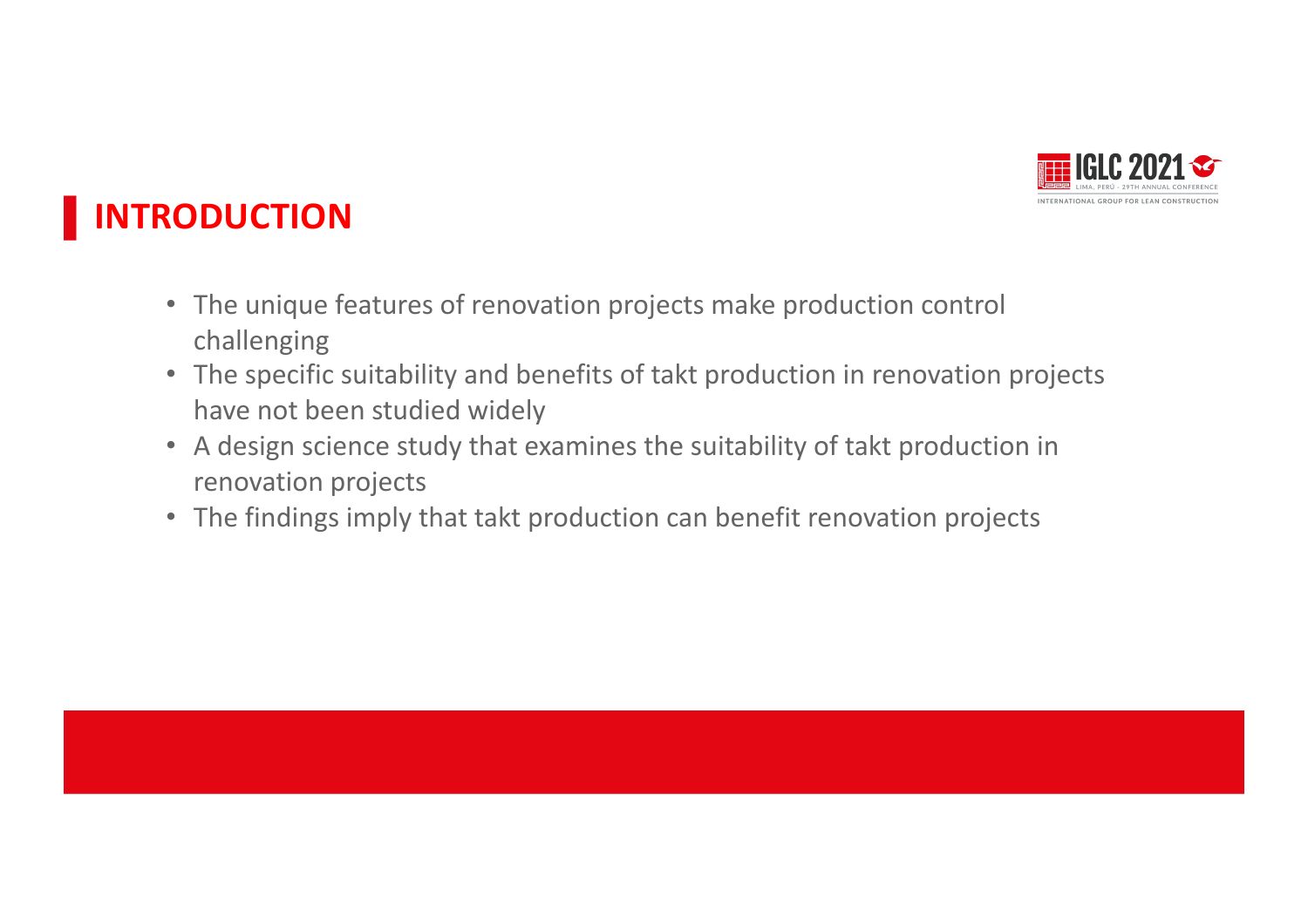

#### **RESEARCH DESIGN**

Design science research

#### Research questions:

- Is takt production suitable for renovation projects?
- If yes, what restrictions, preconditions and benefits are associated with the method?

| 1) Problem statement                         | • Find a practical issue or an interesting opportunity to<br>adapt known practices to new contexts              |  |
|----------------------------------------------|-----------------------------------------------------------------------------------------------------------------|--|
| 2) Diagnosis                                 | • Obtain understanding of the problem from a practical<br>and theoretical perspective (literature & interviews) |  |
| 3) Solution-forming                          | • Develop a solution (literature & interviews)                                                                  |  |
| 4) Implementation and development            | . Implement the solution and test how it works<br>• Develop the solution based on the results                   |  |
| 5) Analysis and discussion of the<br>results | • Analysis of theoretical contribution<br>• Analysis of practical contribution                                  |  |

#### **Figure 1. The structure of the research**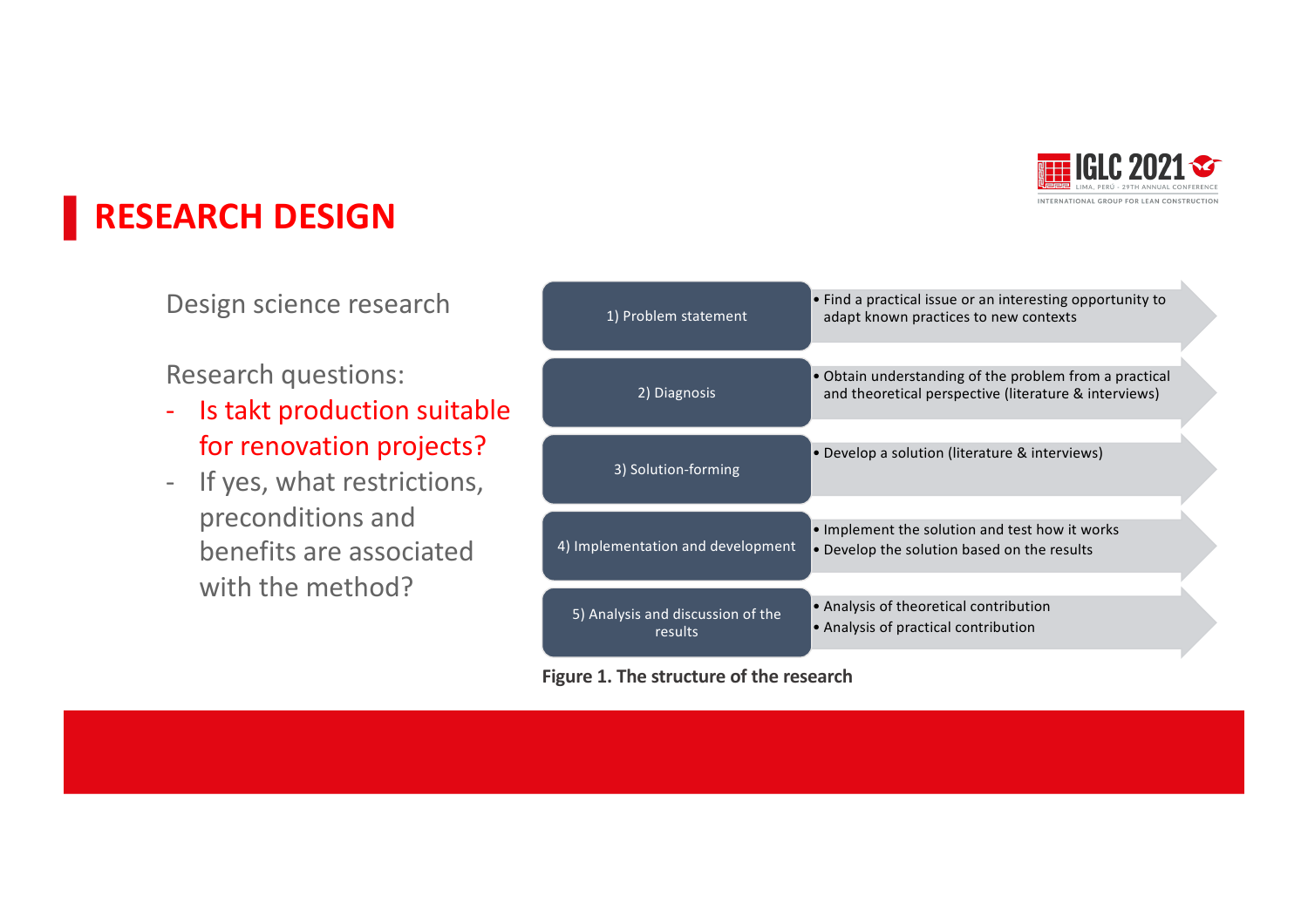

#### **LITERATURE REVIEW – TAKT PRODUCTION**

- Three different takt production methods were studied:
	- Takt Planning and Takt Control (TPTC) (e.g., Binninger et al. 2017)
	- Takt Time Planning (TTP) (e.g., Frandson et al. 2013)
	- Ship Cabin Refurbishment (Heinonen and Seppänen 2016)
- There are various documented cases but not too many from renovation projects en un anticológico de la projectiva de la projectiva de la projectiva de la projectiva de la projectiv<br>Presentación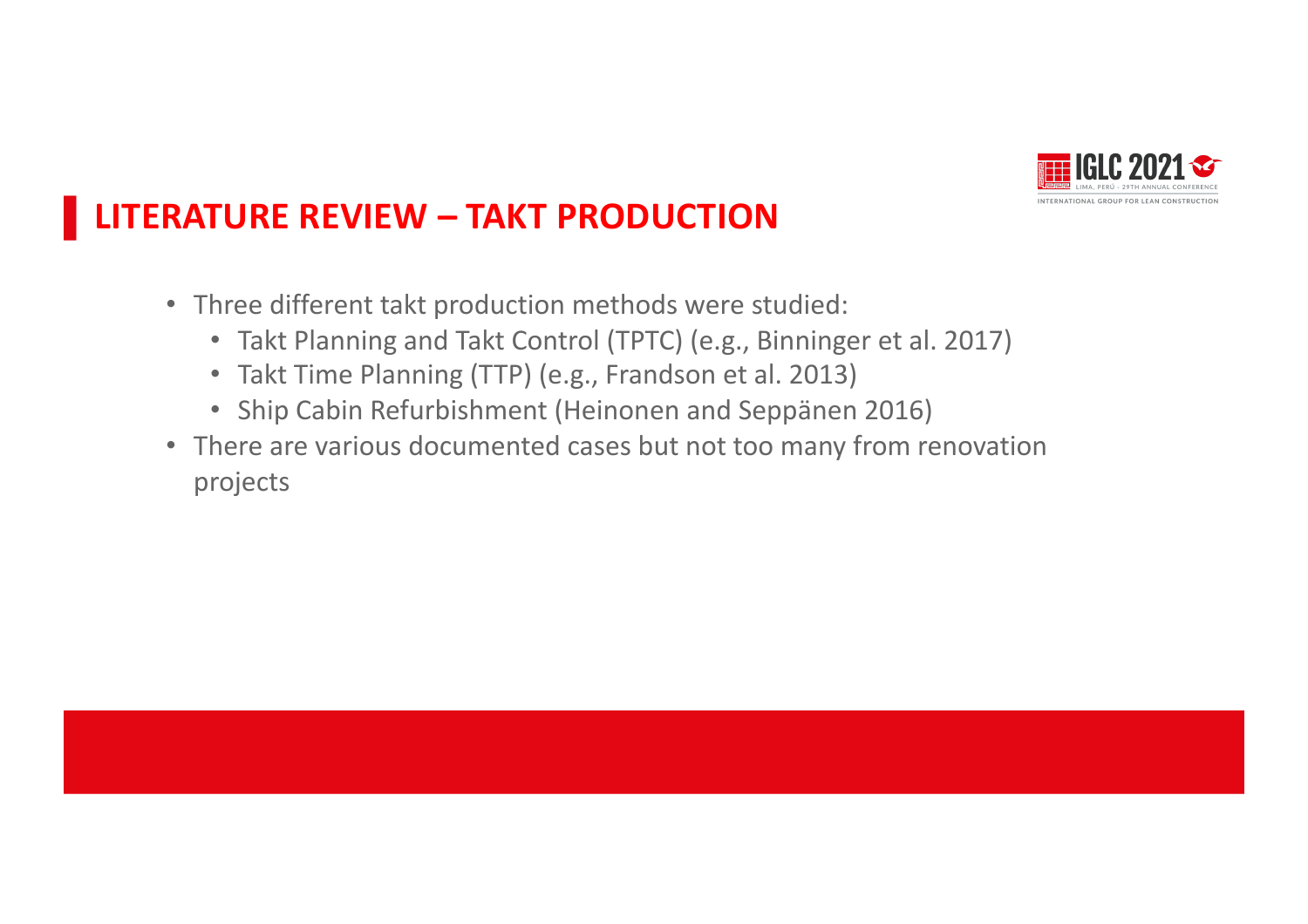

#### **LITERATURE REVIEW – RENOVATION PROJECTS**

- Special work tasks, including e.g. demolition, abatement, preservation and conservation require particular professional knowledge
- The current condition and operating systems of an existing asset need to be fully understood and researched
- Future occupants often define the schedule and the sequence of renovation Presentación Presentación Presentación Presentación Presentación Presentación Presentación Presenta<br>Presentación Presentación Presentación Presentación Presentación Presentación Presentación Presentación Presen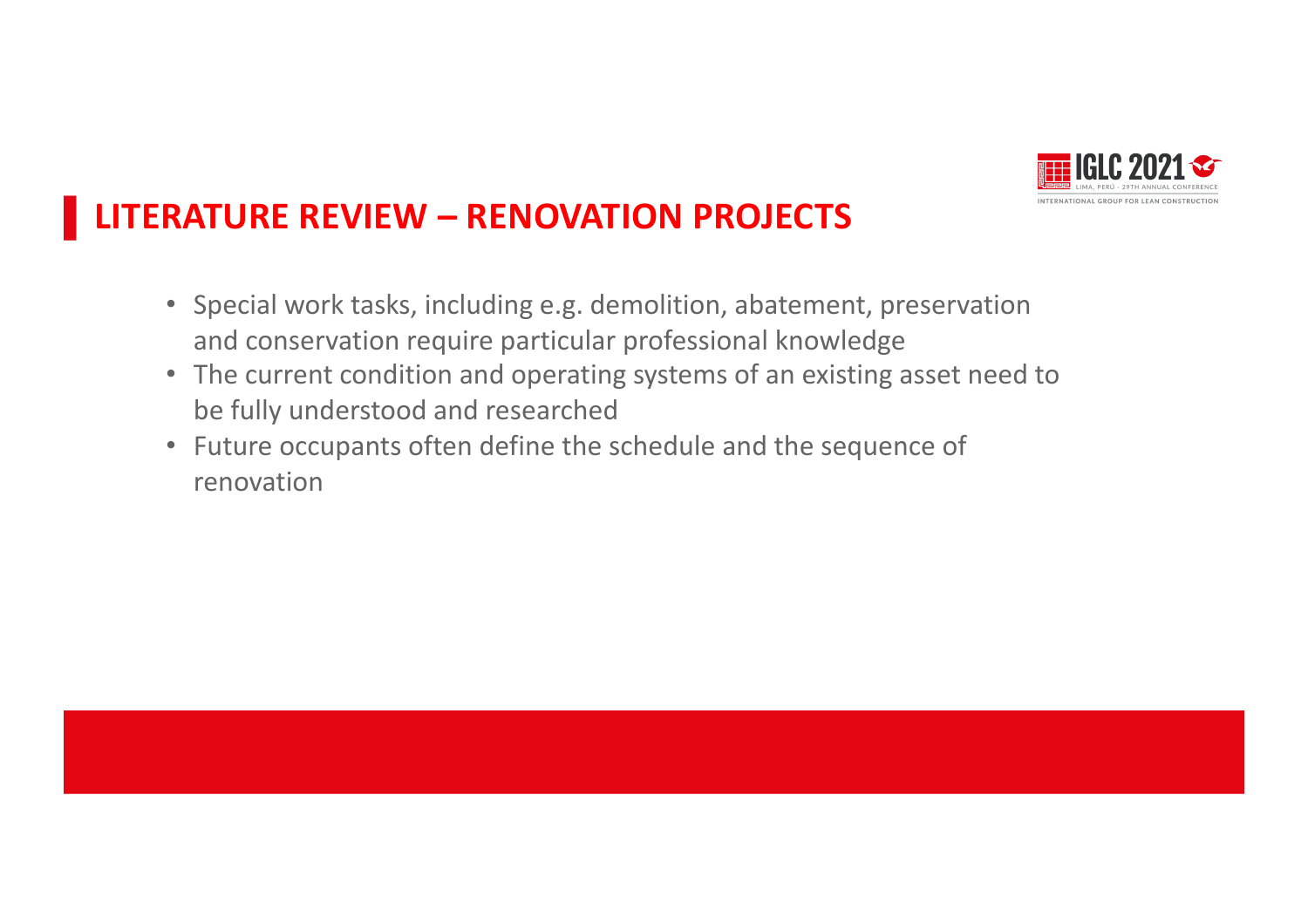

#### **SOLUTION – PROCESS MODEL**

- Macro-norm-micro approach of TPTC supported with collaborative tools
- Macro-level standardization: work tasks split in three separate phases with different takt time and takt area



**Figure 2. Three-phase takt production in renovation projects**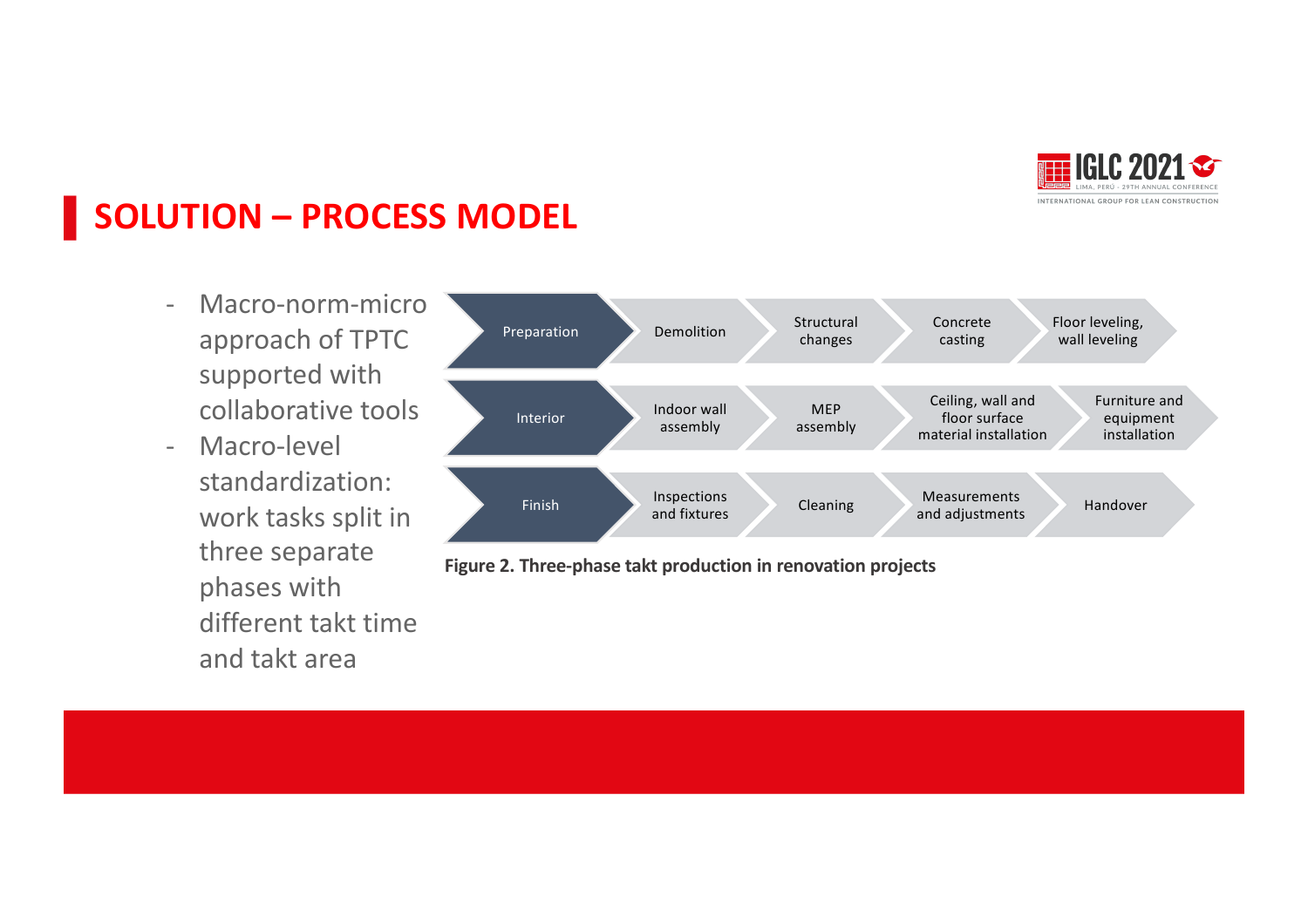

#### **IMPLEMENTATION – CASE PROJECT**

- 20 000 sqm office building (1994)
- Full interior & MEP renovation
- Risks included
	- Unaccomplished design
	- Unexposed structures
	- A short production planning time
	- A customer-defined overall duration
- Implementation in two office floors
- Four ~780 sqm takt areas / floor
- Takt time 5 days

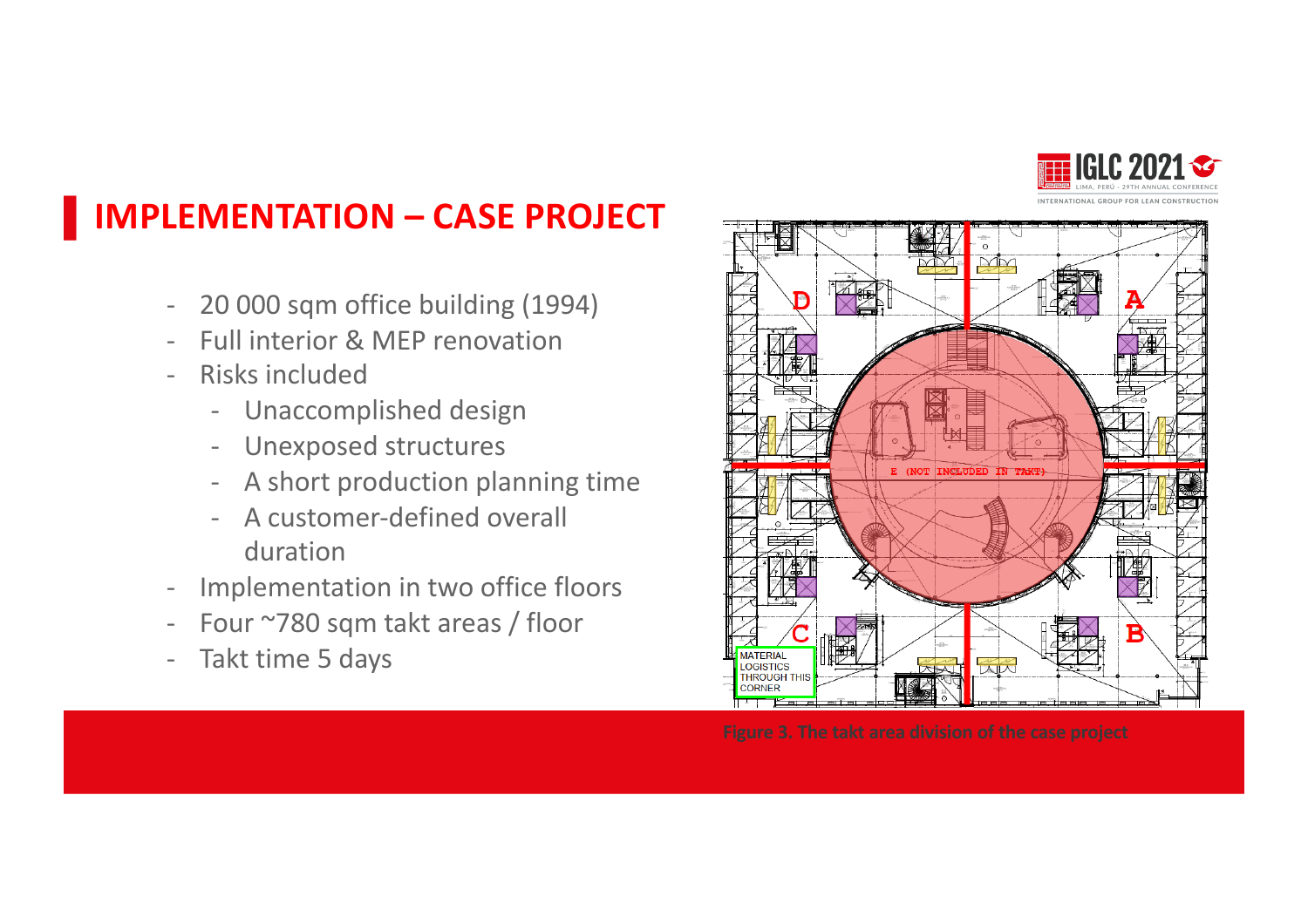

#### **IMPLEMENTATION – TAKT SCHEDULE**

- The preliminary takt plan was planned by the general contractor
- The MEP contractor participated in detailed planning through several comment rounds and LPS meetings
- Other contractors agreed the plan and resources in contract negotiations



| Wagons (MEP tasks marked with colors: r | plumbing, ventilation, sprinkler) |  |
|-----------------------------------------|-----------------------------------|--|

| 1 Walls 1/2                      | <b>Cable trays</b>       |                           |  | 12 Carpets                                                             |
|----------------------------------|--------------------------|---------------------------|--|------------------------------------------------------------------------|
| 2 Other gypsum parts             | Cable pipes              |                           |  | <b>13 BUFFER</b>                                                       |
| 3 Walls 2/2                      | Cabling, lights          | Vent. changes, inner line |  | Ceiling, panels for technical components, window frame taping          |
|                                  | Cabling, corridor        | Warming pipes, inner line |  | 15 Indoor wall systems, frames of convector covers, sprinkler nozzlers |
| <b>5</b> Sprinkler modifications | Cabling, corridor        | Cooling pipes, inner line |  | <b>Fibre line connections</b>                                          |
| Sprinkler modifications          | Cabling, walls           | Pressure test, pipes      |  | El. + vent. furnituring, ceiling<br>17 Doors, moulding                 |
| <b>7 BUFFER</b>                  |                          |                           |  | <b>18 BUFFER</b>                                                       |
| Plastering, base paint           | El.sockets above ceiling | Warming pipes, outer line |  | <b>EL furnituring, walls</b><br>19 Convector covers                    |
| 9 Ventilation                    |                          | Cooling pipes, outer line |  | 20 Furniture, equipment                                                |
| 10 Ceiling, frame                | <b>Electric centers</b>  | Pressure test, pipes      |  | 21 Ceiling, acoustic panels                                            |
|                                  | Lighting                 | <b>Convectors</b>         |  |                                                                        |

**Figure 4. The final takt plan of the case project**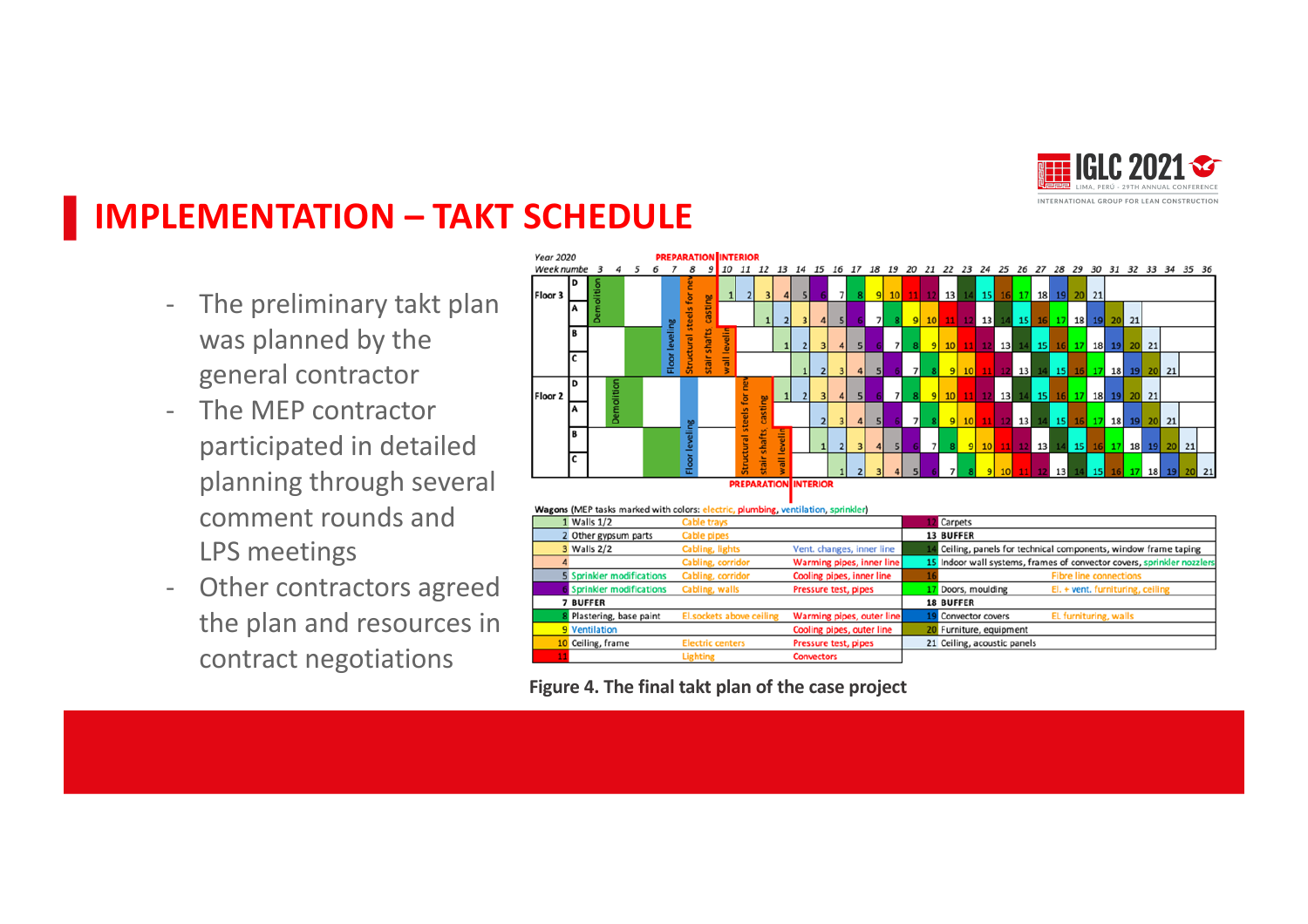## **IMPLEMENTATION – KEY RESULTS**





Key results of the interviews:

- Three-phase model was supported
- The level of participation of the partners was supported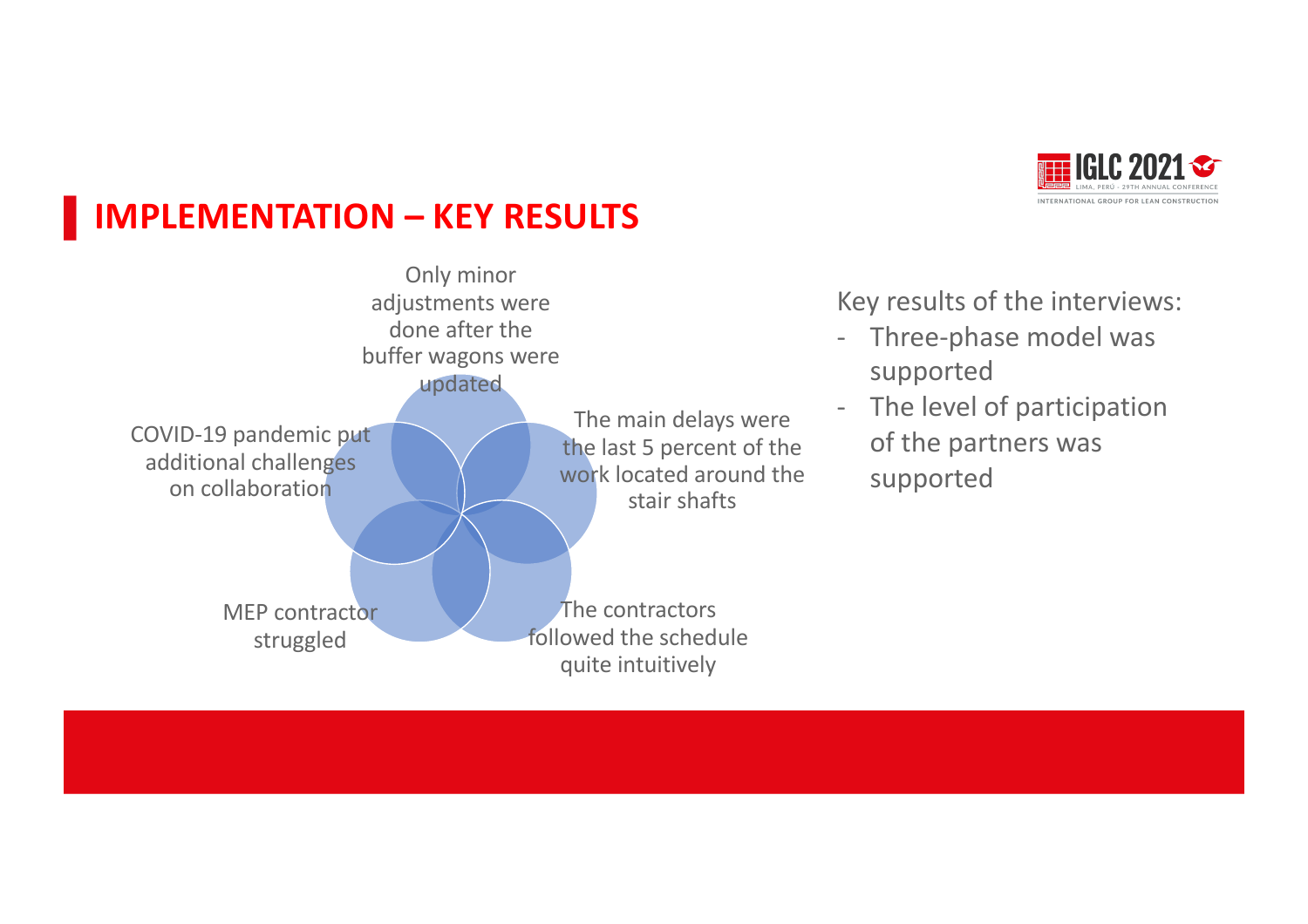

#### **DISCUSSION & CONCLUSIONS**

Takt production can be a suitable method for renovation projects, even if the prerequisites are not fully accomplished.

Phasing of the production was seen as effective in managing deviations that are common in renovation projects.

Future research possibilities: takt production in different kind of renovation projects, focusing also on less repetitive production that includes more renovation specific work phases.